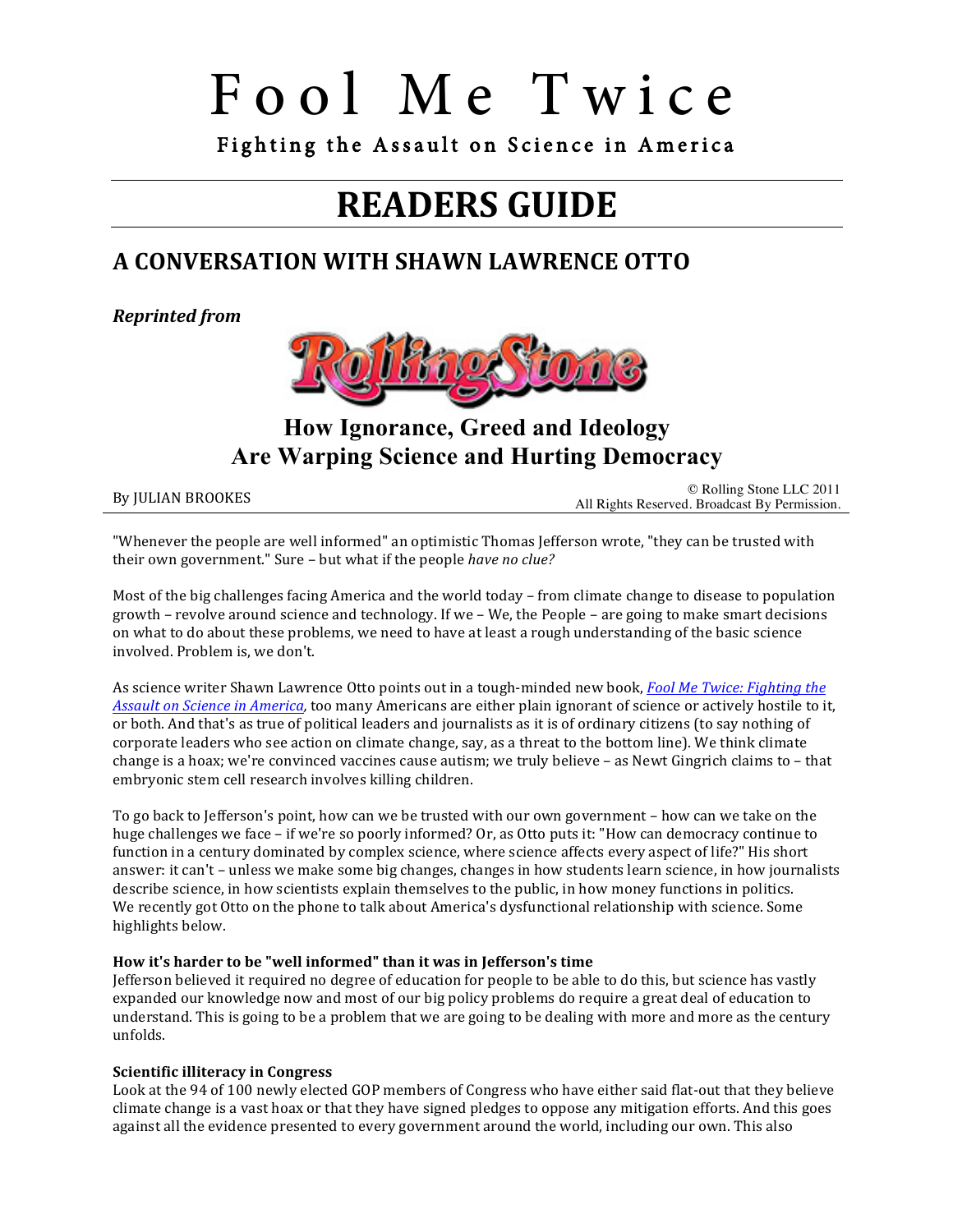Fighting the Assault on Science in America

## **READERS GUIDE**

extends to people like John Boehner, who has advocated in the past for teaching creationism in science classes, and who claims to believe that climate scientists are saying that carbon dioxide is a carcinogen.

#### **Anti-science liberals**

Democrats aren't exempt from anti-science views at all. For instance, a couple of months ago the all-Democrat San Francisco Board of Supervisors voted 10 to 1 to require cell phone shops to post warnings that cell phones may cause brain cancer, even though there's no scientific evidence whatsoever to show. Also on the Left, you see the idea that maybe vaccines cause autism, which is not supported by any science that we know of.

#### **Key differences between anti-science views on the left and right**

Largely on the left it seems to focus on mind-body purity. On the right they tend to focus on either beginning of life and issues around contraception and evolution—the things fundamentalists get all upset about—or on climate change, particularly environmental and regulatory issues.

#### The role of vested interests in promoting anti-science views

Take climate change. Simple scientific observations and scientific evidence are challenging the vested economic interests that have grown around the internal combustion engine and hydrocarbons. They are looking at their entire business model being threatened by this new knowledge we have. And as a result, in the last ten years they've invested about \$2 billion setting up phony think tanks, doing bogus science, and spending money on lobbying and advertising efforts trying to set up a smoke screen to confuse the public.

#### The (unhelpful) role of the news media

Something has happened with the last generation of journalists, who have been taught the postmodern idea that there is no such thing as objective reality. But there *is* such a thing as objective reality – and we can measure it, and by measuring it we've doubled our lifespan, multiplied the productivity of our farms by 35 times, and totally changed the world. By not acknowledging that, reporters end up creating something called, "false balance," essentially reporting on two sides of a story and letting the audience decide what they think is the objective truth or who is right. That's really shirking their responsibility to dig and inform people what's really going on.

#### The difference between theory and opinion

Science is always provisional, that is just the nature of inductive reasoning. Scientists are very, very careful not to say that something is *absolutely* true. But, it's a mistake to think that provisional scientific knowledge is on the same level as opinion and to put someone who is telling you real knowledge that has been measured and tested and gone through peer review on par with somebody who is just giving an opinion.

#### How to mend America's fractured relationship with science

First of all, scientists really need to reengage in our public conversation. Most Americans, when polled, don't even know a living scientist. That's got to change. Scientists need to get back out there and talk to their neighbors, speak in churches and talk to people where they go. People need to hear that voice in our political discussion again. The voice of values and religion – those are an important part of our conversation; but we need a plurality of voices and we also need the voice of facts, and reason, and knowledge. The other thing people can do is support an organization, a grass roots movement started by scientists and others called **Sciencedebate.org**, which is a call to get candidates for public office to debate these issues that they don't want to talk about, and base their points in debates on reason and knowledge and not talking

points that they pull out of their rear end.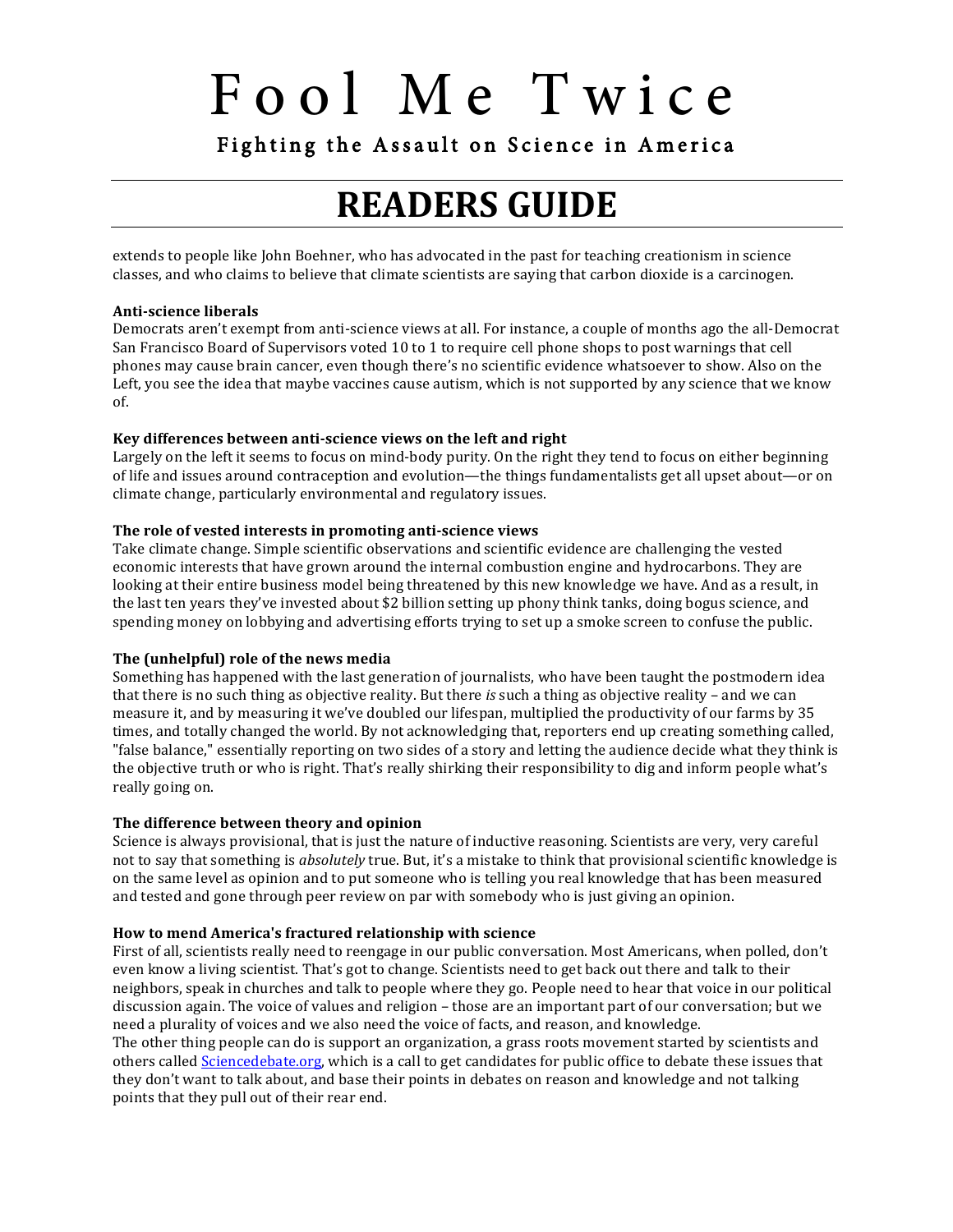Fighting the Assault on Science in America

## **READERS GUIDE**

### **QUESTIONS FOR DISCUSSION**

- 1. Overall, what did you think of Fool Me Twice?
- 2. Science is poised to make as much new knowledge in the next 40 years as it has in the last 400 years. What do you think this will mean for democracy?
- 3. Do you think Western science would have become so advanced if there had been no Protestant reformation?
- 4. In speeches, the author often says that "science is never partisan, but science is always political." Do you agree?
- 5. If you were in President Obama's position in 2009, would you have focused on health care or climate change? Why?
- 6. How can the university tenure system be changed to reward more public outreach by scientists?
- 7. US students fell from  $7<sup>th</sup>$  in science in a 1972 world ranking to 23<sup>rd</sup> in 2009. Why do you suppose that is?
- 8. When you see a science story in a newspaper do you find you generally want to read it or skip over it? Why?
- 9. Has denial of science by politicians always been at about the same level, or has it grown worse recently?
- 10. Without the influx of intellectual refugees prior to and during World War II how would the United States have been different?
- 11. Which is more important to good government: values or knowledge? Which should we be valuing more in a candidate for public office?
- 12. In the last two decades we have seen the rise of "he-said she-said" journalism. Reporters say that they are simply being careful to remove their own biases. Critics say it's their job to dig and report the objective facts of what really happened. Who's right?
- 13. Does having a global economy require us to have a global government?
- 14. Is there a difference between scientific and artistic creativity?
- 15. If all the members of congress read the book, do you think it would change anything?